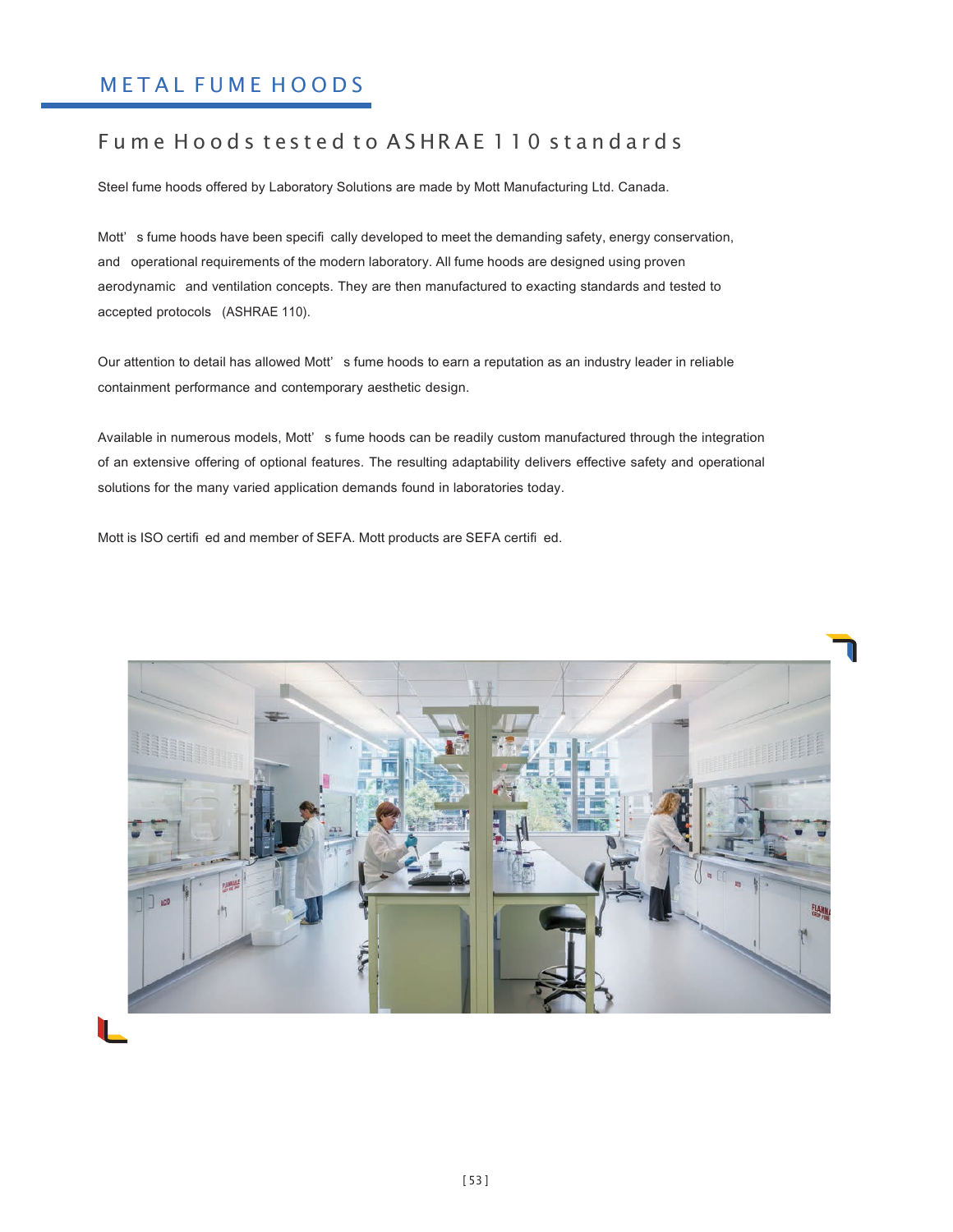# Standard Pro Bench Series Fume Hoods

This all purpose fume hood is designed to meet most laboratory Constant Air Volume (CAV) or Variable Air Volume (VAV) requirements.

#### **Pro series bench mounted fume hood is supplied with following standard features:**

- A vertical rising sash.
- An automatic compensating upper by-pass .
- Field-convertible to Restricted By-Pass for VAV use.
- A lower airfoil by-pass with electrical cord notches.
- Cable or Chain/Sprocket Sash System.
- A UL/CSA approved fluorescent light fi xture
- Both corner posts pre-punched to accept a maximum of 5 plumbing fi ttings per post.
- Standard FRP liner.
- Removable interior access panel in each side wall.
- Removable exterior side panels.
- Several liner materials are available.
- Available in either stainless steel cable, or chain and sprocket sash suspension system.

#### **Optional Features:**

- Stainless, Epoxy, PVC liners
- Automatic Sash Mechanism
- Vision Panel
- Flush Sill Airfoil
- Distillation rack
- Base cabinet and stands

### **Pro Bench Top Fume Hoods**



Fume Hood with Vertical Sash



Fume Hood with Combination Sash

|                 | <b>Vertical Sash</b> |         |                  |         | <b>Combination Sash</b> |         |                  |         |
|-----------------|----------------------|---------|------------------|---------|-------------------------|---------|------------------|---------|
| Sash System     | Cable & Pulley       |         | Chain & Sprocket |         | Cable & Pulley          |         | Chain & Sprocket |         |
| Linear Material | <b>FRP</b>           | SS      | <b>FRP</b>       | SS      | SS<br><b>FRP</b>        |         | <b>FRP</b>       | SS      |
| 914mm           | 7121000              | 7124000 | 7121040          | 7124040 |                         |         |                  |         |
| 1219mm          | 7221000              | 7224000 | 7221040          | 7224040 | 7221010                 | 7224010 | 7221050          | 7224050 |
| 1524mm          | 7321000              | 7324000 | 7321040          | 7324040 | 7321010                 | 7324010 | 7321050          | 7324050 |
| 1829mm          | 7421000              | 7424000 | 7421040          | 7424040 | 7421010                 | 7424010 | 7421050          | 7424050 |
| 2438mm          | 7521000              | 7524000 | 7521040          | 7524040 | 7521010                 | 7524010 | 7521050          | 7524050 |
| 1000mm          | 7B21000              | 7B24000 | 7B21040          | 7B24040 |                         |         |                  |         |
| 1500mm          | 7C21000              | 7C24000 | 7C21040          | 7C24040 | 7C21010                 | 7C24010 | 7C21050          | 7C24050 |
| 2000mm          | 7D21000              | 7D24000 | 7D21040          | 7D24040 | 7D21010                 | 7D24010 | 7D21050          | 7D24050 |

*\*SS liner type 316 with Square corners.*

*\*Contact Laboratory Solutions for exhaust parameters.*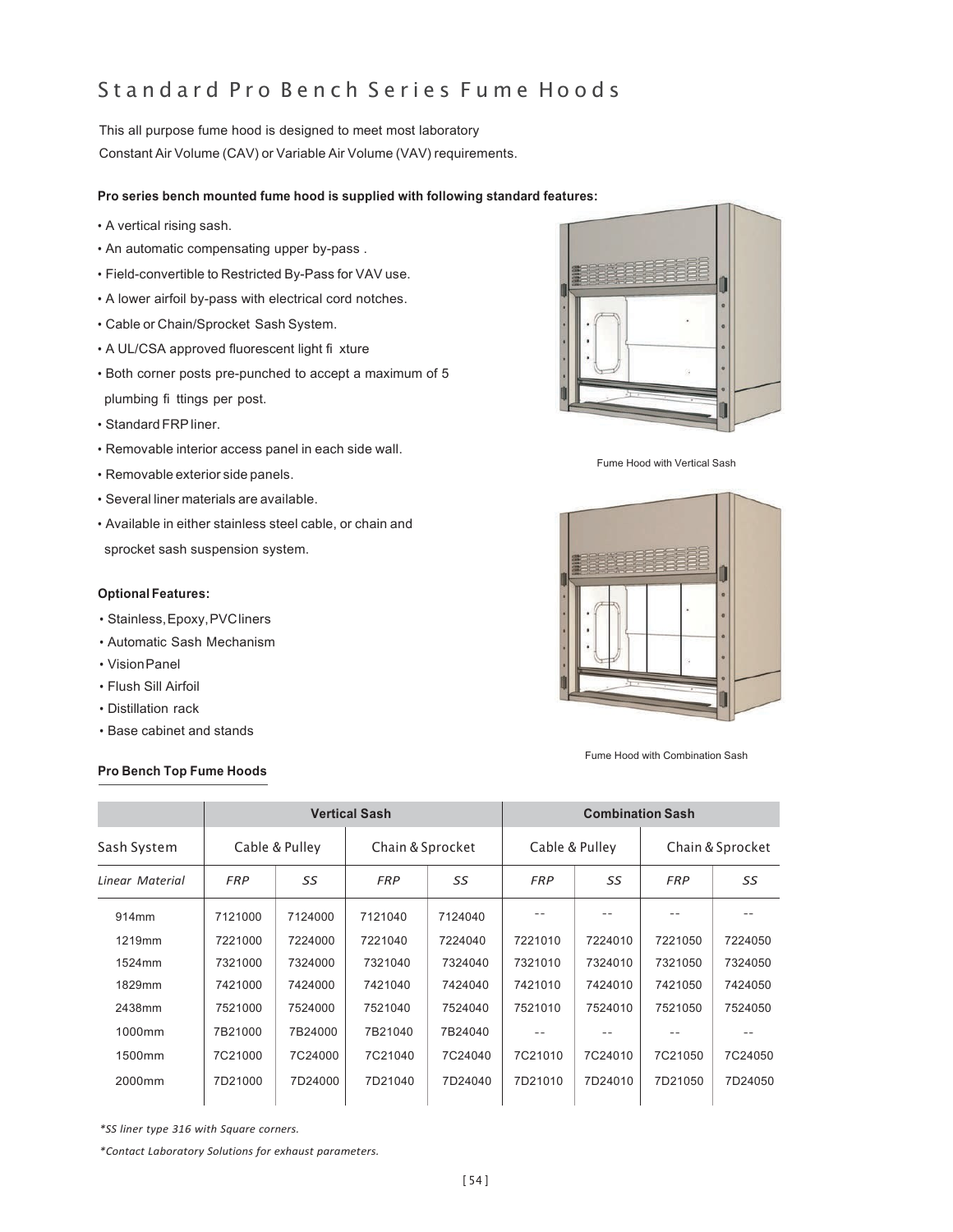# Safe Guard Bench Top Fume Hoods

The SafeGuard™ fume hood represents a balance of key safety elements and new design. The SafeGuardTMConstant Air Volume (CAV) fume hood has been developed to meet the challenging safety, energy conservation, and operational requirements of today' s laboratory. The new contemporary design creates a stylish image for today' s modern lab environment.

## **The SafeGuard bench mounted fume hood is supplied with the following standard features:**

- Vertical or Combination rising sash.
- Chain and sprocket sash counterbalance system.
- Field covertable for VAV use.
- Low profi le powder coated, type 316 stainless steel hinged airfoil is flush with work surface to for easy cleaning.
- The airfoil allows for the safe introduction of electrical wiring into the fume hood in a manner that still allows the full closure of the sash.
- 34" high sash glass allows for superior visibility of the fume hood interior.
- UL/CSA approved fluorescent light fi xture.
- Two corner posts pre-punched to accept a maximum of 4 plumbing fi ttings per post.
- Removable interior access panels.
- Removable exterior side panels.
- Auto sash leveler automatically closes to the 18 " height which decreases exhaust air and offers extra protection to the operator.
- Round exhaust collar.

#### **Optional Features:**

- Stainless, Epoxy, PVC liners
- Automatic Sash Mechanism
- Vision Panel
- Flush Sill Airfoil
- Distillation rack
- Base cabinet and stands



Fume Hood with Vertical Sash



Fume Hood with Combination Sash

|                 |            | <b>Vertical Sash</b> | <b>Combination Sash</b> |         |  |
|-----------------|------------|----------------------|-------------------------|---------|--|
| Sash System     |            | Chain & Sprocket     | Chain & Sprocket        |         |  |
| Linear Material | <b>FRP</b> | SS                   | <b>FRP</b>              | SS      |  |
| 1219mm          | 7271040    | 7274040              | 7271050                 | 7274050 |  |
| 1524mm          | 7371040    | 7374040              | 7371050                 | 7374050 |  |
| 1829mm          | 7471040    | 7474040              | 7471050                 | 7474050 |  |
| 2438mm          | 7571040    | 7574040              | 7571050                 | 7574050 |  |

*\*SS liner type 316 with Square corners.*

*Fume Hood with Vertical Sash*

*<sup>\*</sup>Contact Laboratory Solutions for exhaust parameters.*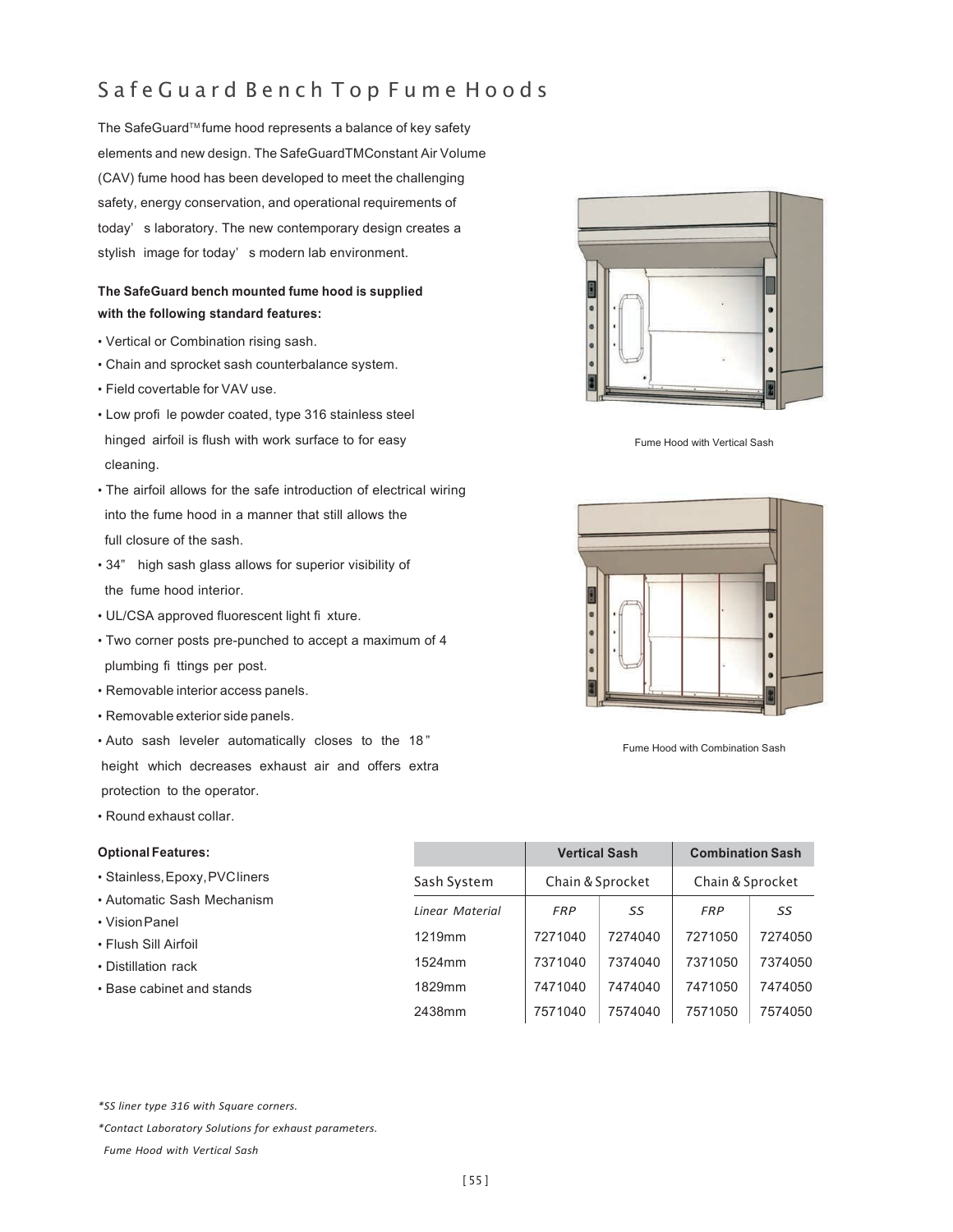# D is till a tion Fume Hoods

This all purpose fume hood is designed to meet most laboratory Constant

Air Volume (CAV) designed to mount on a 30" deep counter top.

## **The Pro bench mounted fume hood is supplied with the following standard features:**

- Dual vertical rising sash.
- An automatic compensating upper by-pass.
- Optional restricted by-pass damper.
- Cable or Chain & Sprocket sash system.
- A lower airfoil by-pass with electrical cord notches.
- A UL/CSA approved fluorescent light fi xture
- Both corner posts pre-punched to accept a nominal of
- 5 plumbing fi ttings per post.
- Removable interior access panel in each side wall, two per side.
- Removable exterior side panels.

#### **Optional Features:**

- Stainless, Epoxy, PVC liners
- Automatic Sash Mechanism
- Distillation rack
- Base stand

### **Base Stand:**

- Fully welded tables are 9-3/4" high x 29" deep with
- 2" square tube legs and supplied with leveling glides.
- Tables larger than 48" wide are supplied with six legs
- Tables will support an 1800lb load.
- Comes with PVC boots and levelers.



Distillation Fume Hood with Dual vertical sash

|                    |                | <b>Base Stand</b> |                  |         |                |
|--------------------|----------------|-------------------|------------------|---------|----------------|
| Sash System        | Cable & Pulley |                   | Chain & Sprocket |         |                |
| Liner Material     | <b>FRP</b>     | SS                | SS<br><b>FRP</b> |         |                |
| 914mm              | 7121004        | 7124004           | 7121044          | 7124044 | DTF1036        |
| 1219mm             | 7221004        | 7224004           | 7221044          | 7224044 | DTF1048        |
| 1524mm             | 7321004        | 7324004           | 7321044          | 7324044 | DTF1060        |
| 1829mm             | 7421004        | 7424004           | 7421044          | 7424044 | DTF1072        |
| 2438mm             | 7521004        | 7524004           | 7521044          | 7524044 | DTF1096        |
| 1000mm             | 7B21004        | 7B24004           | 7B21044          | 7B24044 | <b>DTF100B</b> |
| 1500mm             | 7C21004        | 7C24004           | 7C21044          | 7C24044 | <b>DTF100C</b> |
| 2000 <sub>mm</sub> | 7D21004        | 7D24004           | 7D21044          | 7D24044 | <b>DTF100D</b> |

*\*SS liner type 316 with Square corners.*

*\*Contact Laboratory Solutions for exhaust parameters.*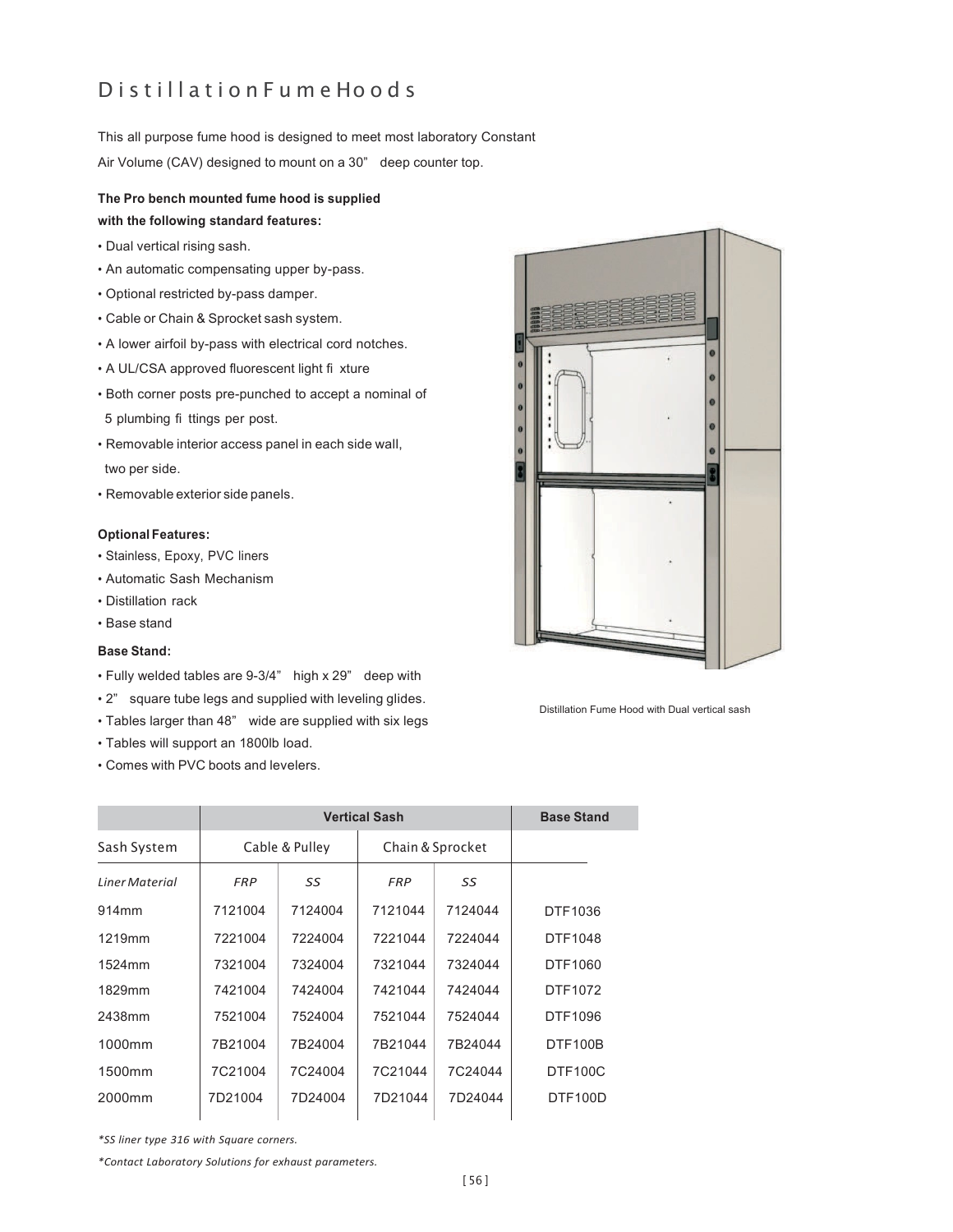# Walk-in Fume Hoods

This all purpose fume hood is designed to meet most laboratory Constant Air Volume (CAV) or Variable Air Volume (VAV) requirements. Designed to sit directly on laboratory floor.

### **The Pro fume hood is supplied with the following standard features:**

- Dual vertical rising or optional upper combo sash.
- A UL/CSA approved fluorescent light fi xture.
- Both corner posts pre-punched to accept a nominal of 5 plumbing fi ttings per post.
- Removable interior access panel in each side wall, two per side.
- Electrical Receptacles.
- Removable exterior side panels.
- Floor mounted fume hoods are designed to operate with only one sash open.
- Sash closes within 1" off the floor.

### **Optional Features:**

- Stainless, Epoxy, PVC liners
- Automatic Sash Mechanism
- Distillation Rack

### **Walk-in Fume Hoods**



Walk-in Fume Hood with Upper Combination Sash



Walk-in Fume Hood with Dual Vertical Sash

|                       | <b>Dual Vertical Sash</b> |         |            |                  | <b>Upper Combination</b> |         |  |
|-----------------------|---------------------------|---------|------------|------------------|--------------------------|---------|--|
| Sash System           | Cable & Pulley            |         |            | Chain & Sprocket | Cable & Pulley           |         |  |
| <b>Liner Material</b> | <b>FRP</b>                | SS      | <b>FRP</b> | SS               | <b>FRP</b>               | SS      |  |
| 914 <sub>mm</sub>     | 7121001                   | 7124001 | 7121041    | 7124041          |                          |         |  |
| 1219mm                | 7221001                   | 7224001 | 7221041    | 7224041          | 7221051                  | 7224051 |  |
| 1524mm                | 7321001                   | 7324001 | 7321041    | 7324041          | 7321051                  | 7324051 |  |
| 1829mm                | 7421001                   | 7424001 | 7421041    | 7424041          | 7421051                  | 7424051 |  |
| 2438mm                | 7521001                   | 7524001 | 7521041    | 7524041          | 7521051                  | 7524051 |  |
| 1000mm                | 7B21001                   | 7B24001 | 7B21041    | 7B24041          |                          |         |  |
| 1500mm                | 7C21001                   | 7C24001 | 7C21041    | 7C24041          | 7C21051                  | 7C24051 |  |
| 2000mm                | 7D21001                   | 7D24001 | 7D21041    | 7D24041          | 7D21051                  | 7D24051 |  |

*\*SS liner type 316 with Square corners.*

*\*Contact Laboratory Solutions for exhaust parameters.*